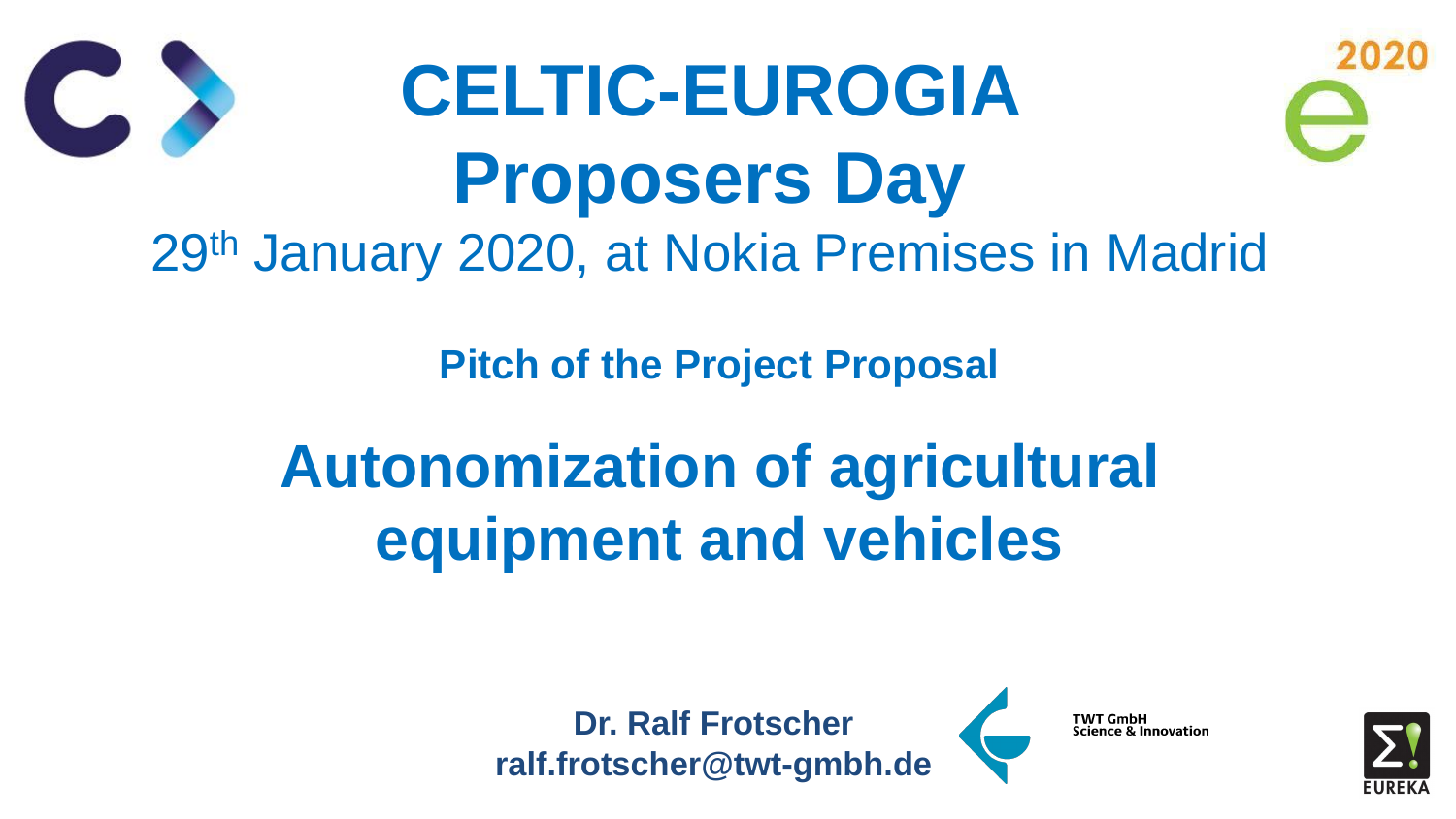



Innovate services in agriculture based on 5G communication, e.g. predictive maintenance Develop and continuously deploy services in agricultural equipment and vehicles Realize the benefits of 5G Autonomous harvesting and planting

Dr. Ralf Frotscher, TWT GmbH, ralf.frotscher@twt-gmbh.de 2





## More efficient agriculture Less idle time



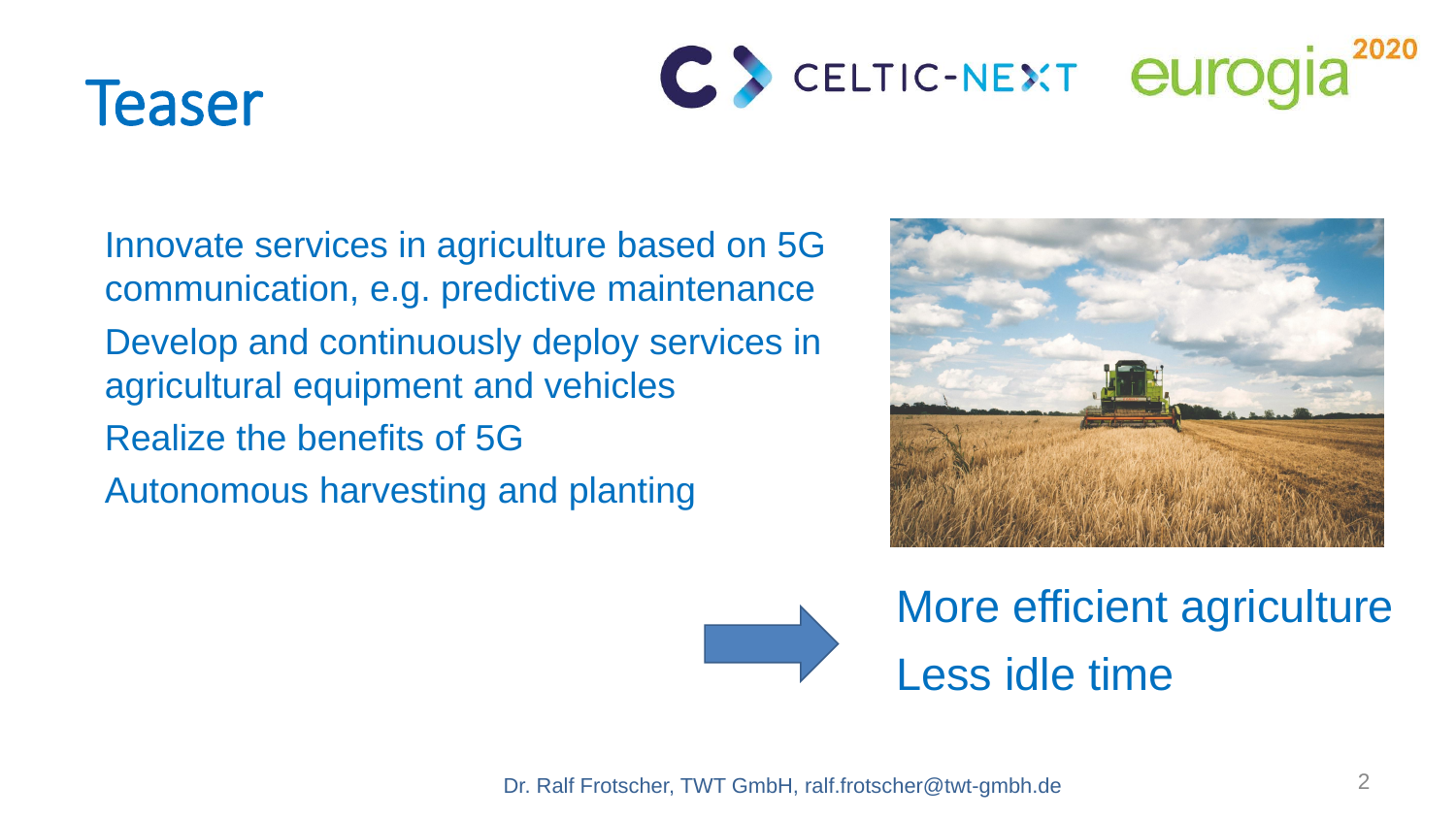## Organisation Profile



33 years

350 employees

technical-scientific transfer

academic interdisciplinary

customer focused

Management board: Dr. Dimitris Vartziotis, Dipl.-Ing. Frank Beutenmüller, Dr. Victor Fäßler, Dr. Michael Keckeisen



#### **TWT GmbH Science & Innovation**



perspectives

an integrative performance

fundamental principle

WE KNOW HOW.

Dr. Ralf Frotscher, TWT GmbH, ralf.frotscher@twt-gmbh.de 3

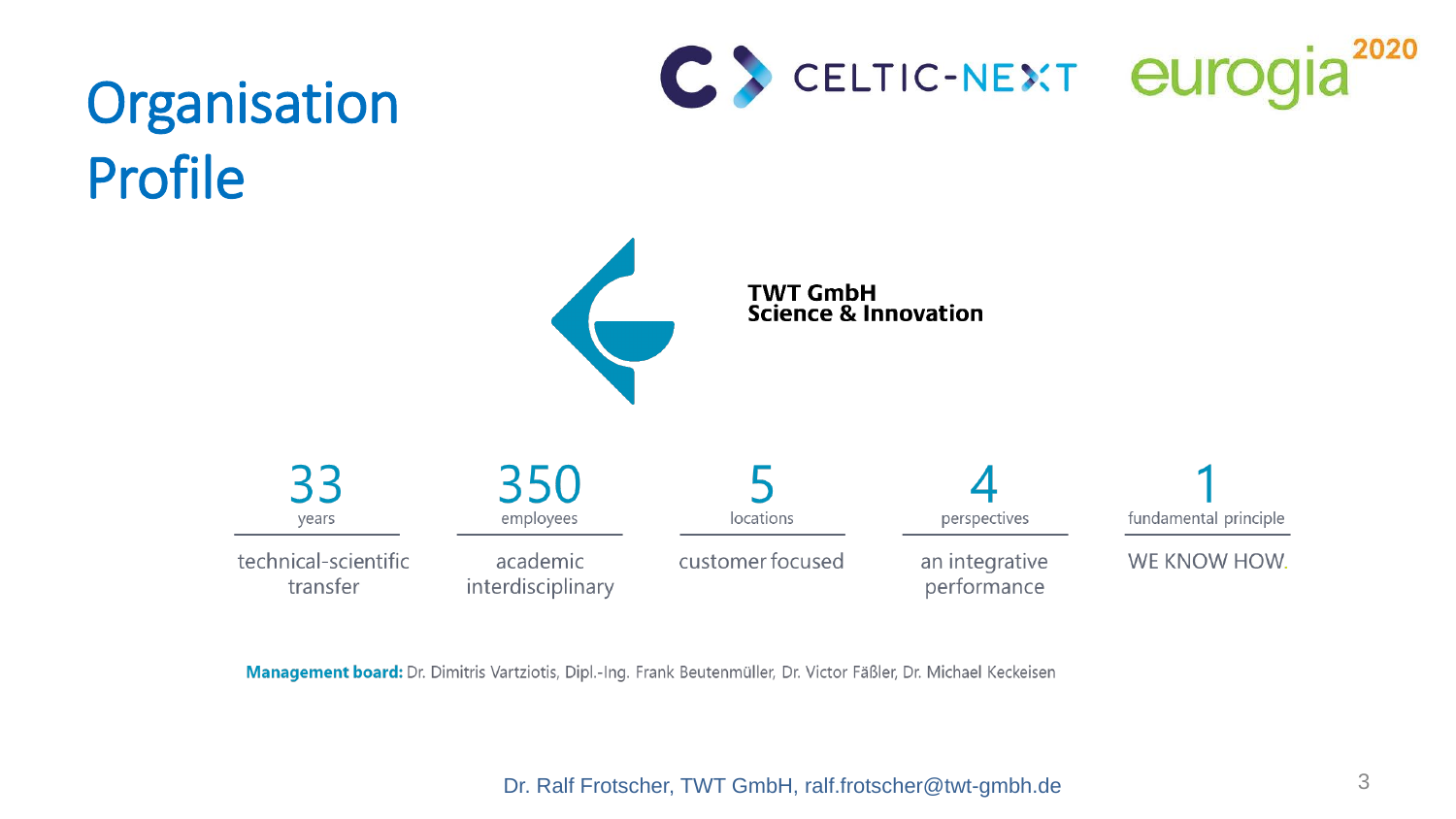## Proposal Introduction

Development of a concept for a telecommunications based solution

 $\begin{pmatrix} 0 \\ 0 \end{pmatrix}$ 

 $\bullet$ 

- **Fully autonomous** tractor
- Use of radar lidar and camera sensors
- Autonomous  $\bullet$ Harvesting and planting
- Intelligent  $\bullet$ greenhouses.



 $\bigoplus$ 



Cloud servers can access the greenhouse's IT system remotely if it is networked.



- remote maintenance
- predictive maintenance  $\bullet$



 $\bigoplus$ 

H.

- Automatic detection of pest  $\bullet$ infestation
- Use of drones for plant disease  $\bullet$ prevention.
- sensor can detect and monitor  $\bullet$ weather conditions, water level, soil content and automatically alert the user.

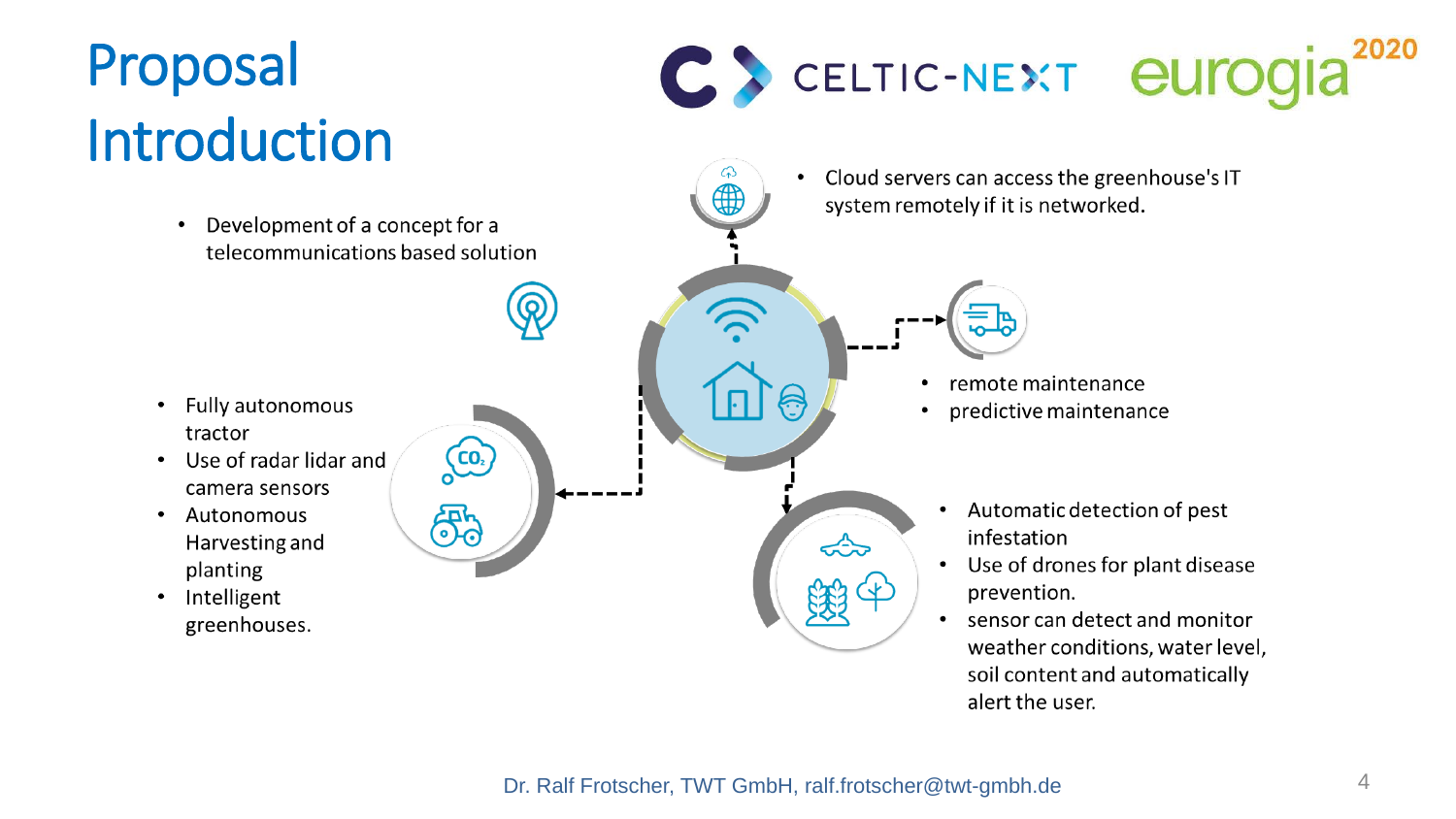



Project duration: 36 months

Dr. Ralf Frotscher, TWT GmbH, ralf.frotscher@twt-gmbh.de 5

#### **Looking for**

2nd European Country End user/Manufacturer IT platform provider TelCo provider

Projects to join or connect with that work on 5Gbased service innovations





### **Topics**

Service innovation and development based on relevant use cases Requirements on 5G infrastructure Virtual validation and matching with measured data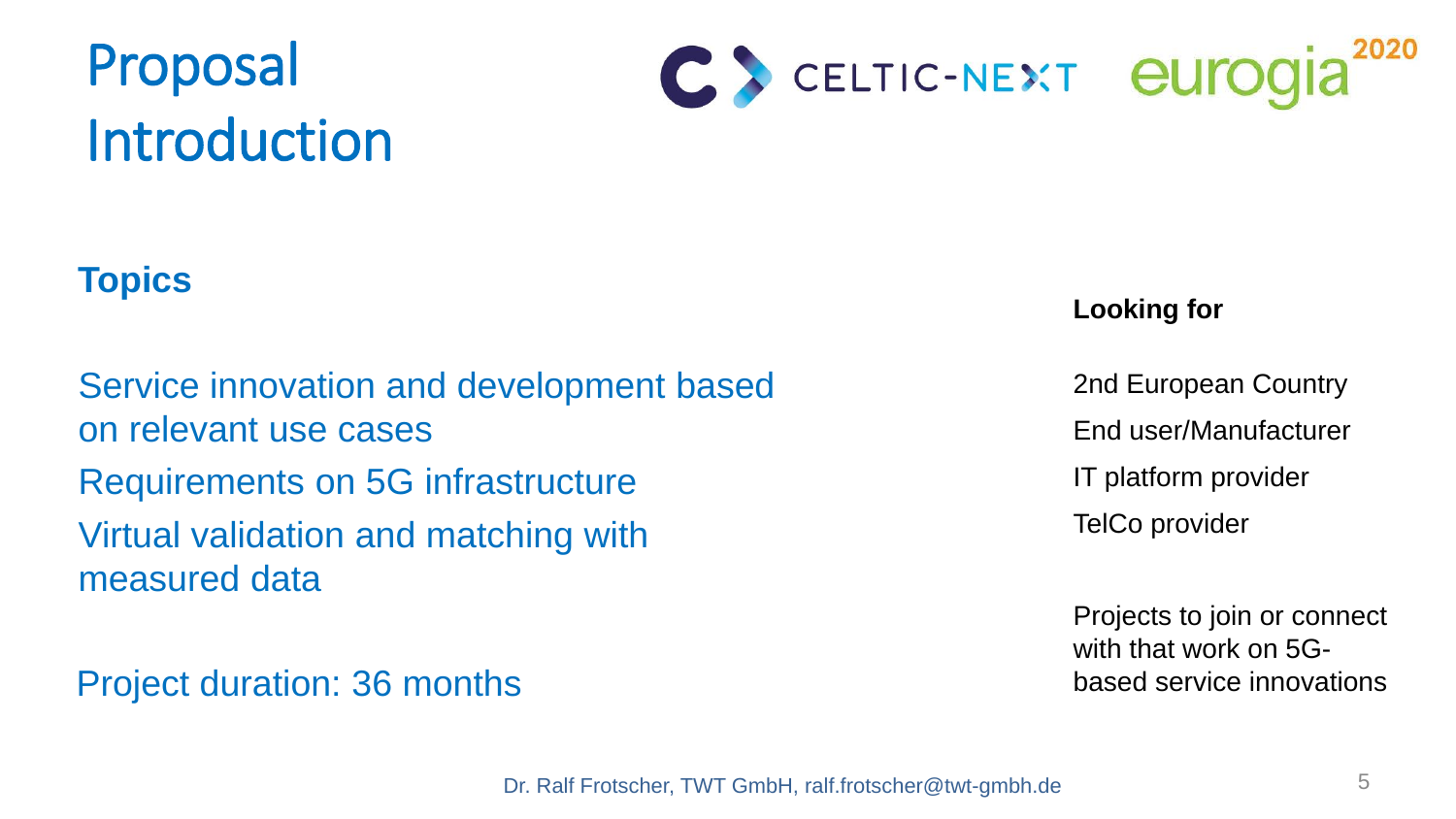6

# **Join the follow-up Telco 3 February 11.30-12.00 CET**

**Meeting number :**145 016 985 **Meeting password:**D7uSYxM74W3 **Link to join:**

[https://eurescom-meetings.webex.com/eurescom](https://eurescom-meetings.webex.com/eurescom-meetings/j.php?MTID=ma75365b8c9bff98af9bc6a1a626d8ab5)[meetings/j.php?MTID=ma75365b8c9bff98af9bc6a1a626d8ab5](https://eurescom-meetings.webex.com/eurescom-meetings/j.php?MTID=ma75365b8c9bff98af9bc6a1a626d8ab5)

Join by phone **[+49-6925511-4400](about:blank)** Germany toll [Global call-in numbers](https://eurescom.webex.com/eurescom/globalcallin.php?serviceType=MC&ED=697732507&tollFree=0)

[Can't join the meeting?](https://collaborationhelp.cisco.com/article/WBX000029055)

www.celticnext.eu office@celticnext.eu